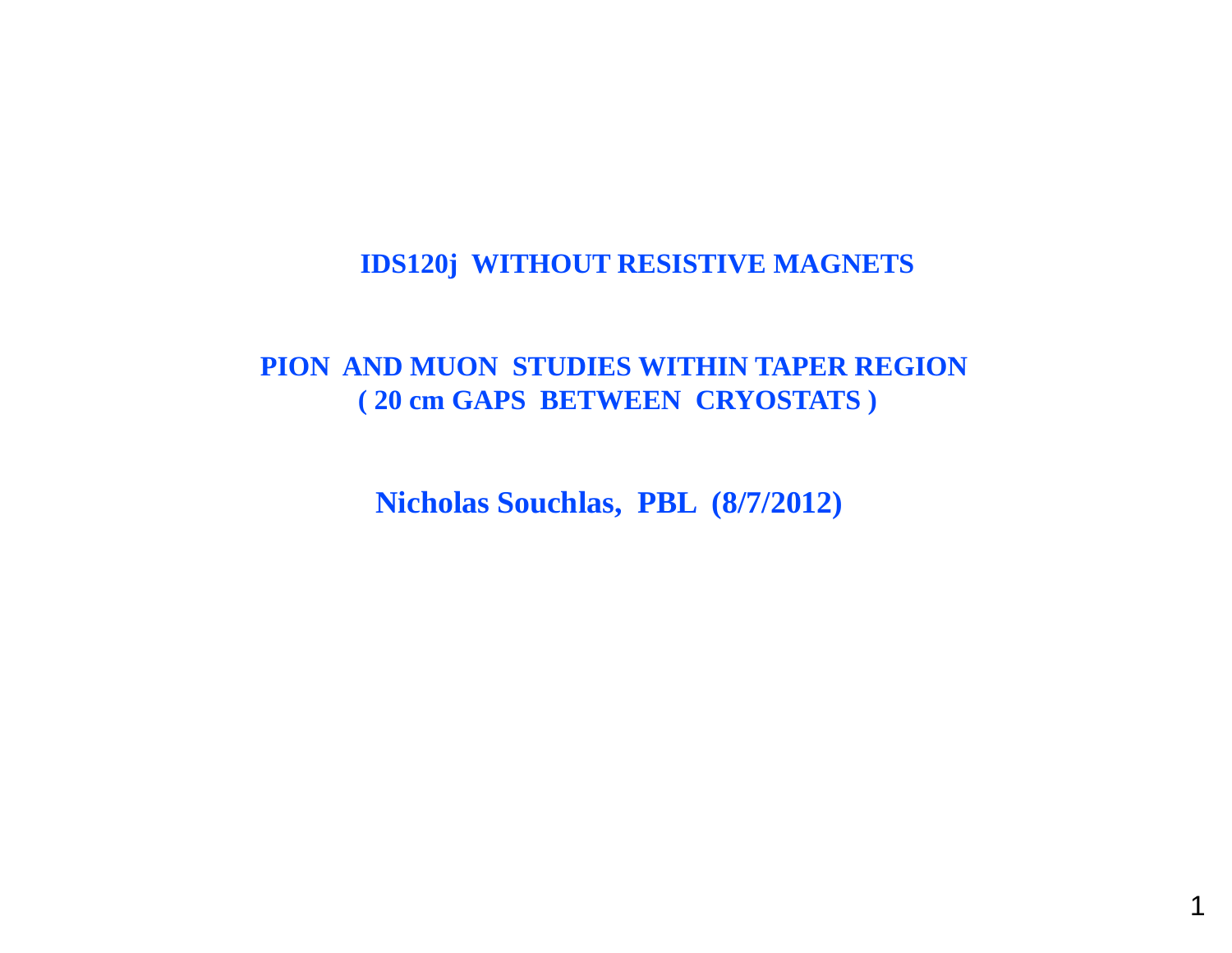# **IDS120j GEOMETRY, NO RESISTIVE COILS: WITH 20 cm GAPS**

**\*\*\*\*\*\*\*\*\*\*\*\*\*\*\*\*\*\*\*\*\*\*\*\*\*\*\*\*\*\*\*\*\*\*\*\*\*\*\*\*\*\*\*\*\*\*\*\*\*\*\*\*\*\*\*\*\*\*\***

#### **# PIONS AND MUONS SPREADING WITHIN THE TAPER REGION AND BEYOND. \*\*\*\*\*\*\*\*\*\*\*\*\*\*\*\*\*\*\*\*\*\*\*\*\*\*\*\*\*\*\*\*\*\*\*\*\*\*\*\*\*\*\*\*\*\*\*\*\*\*\*\*\*\*\*\*\*\*\***

>SIMULATIONS CODE: mars1512 (USING MCNP CROSS SECTION LIBRARIES)

**>NEUTRON ENERGY CUTOFF: 10-11 MeV**

**>SHIELDING: 60% W + 40% He ( WITH STST VESSELS)**

**>PROTON BEAM POWER: 4 MW**

```
>PROTON ENERGY: E = 8 GeV
```
**>PROTON BEAM PROFILE: GAUSSIAN GAUSSIAN, <sup>σ</sup><sup>x</sup>= <sup>σ</sup>y <sup>=</sup> <sup>0</sup> <sup>12</sup> cm 0.12 >EVENTS IN SIMULATIONS : Np = 200,000**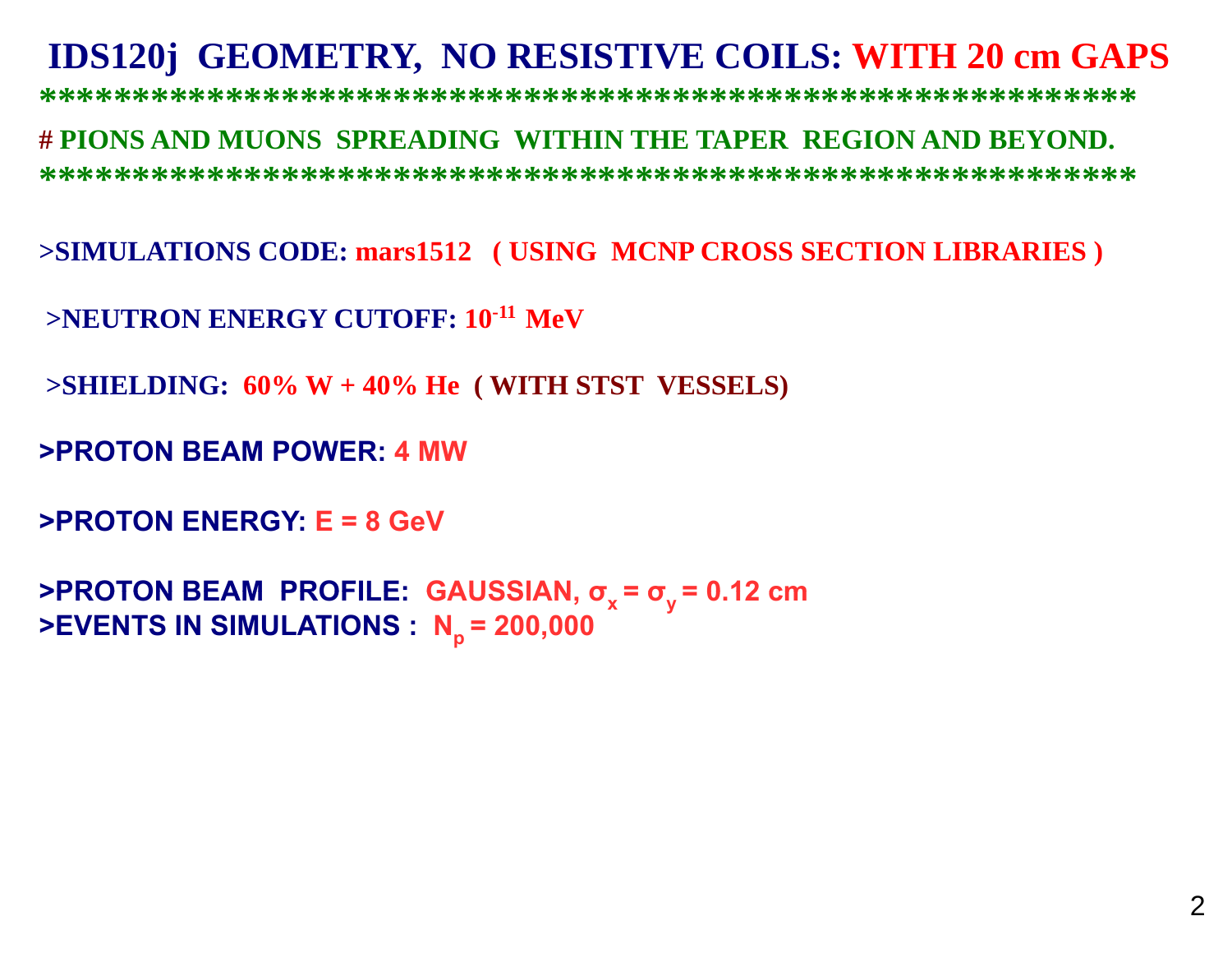## **IDS120j: REPLACING RESISTIVE MAGNETS AND FILLING UPPER HALF OF Hg POOL WITH SHIELDING. GENERAL OVERVIEW (LEFT), POOL REGION DETAILS (RIGHT). [20 cm GAPS]**



**SHVS WALLS, Hg POOL VESSEL DOUBLE WALLS, Be WINDOW, He GAP IN Be WINDOW AND IN**  HG POOL HAVE NOMINAL VALUES FOR THEIR THIKNESS. STRESS FORCES ANALYSIS AND **LOCAL DPD DISTRIBUTION WILL BE USED TO DETERMINE THEIR VALUES.**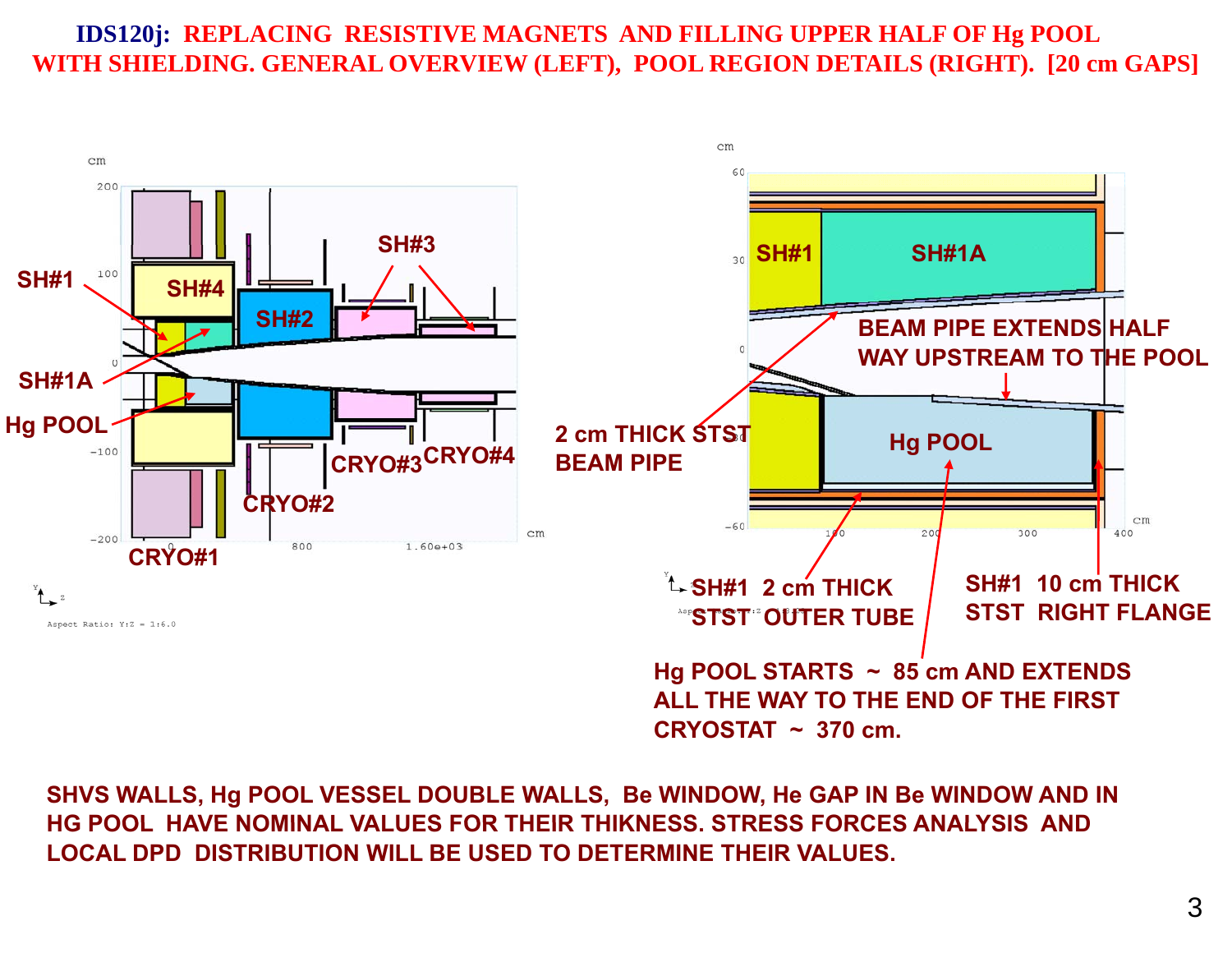## **IDS120j: WITHOUT RESISTIVE MAGNETS. DETAILS OF THE DOUBLE STST Hg POOL VESSEL (LEFT, MIDDLE) AND THE DOUBLE Be WINDOW (RIGHT). [20 cm GAPS]**



4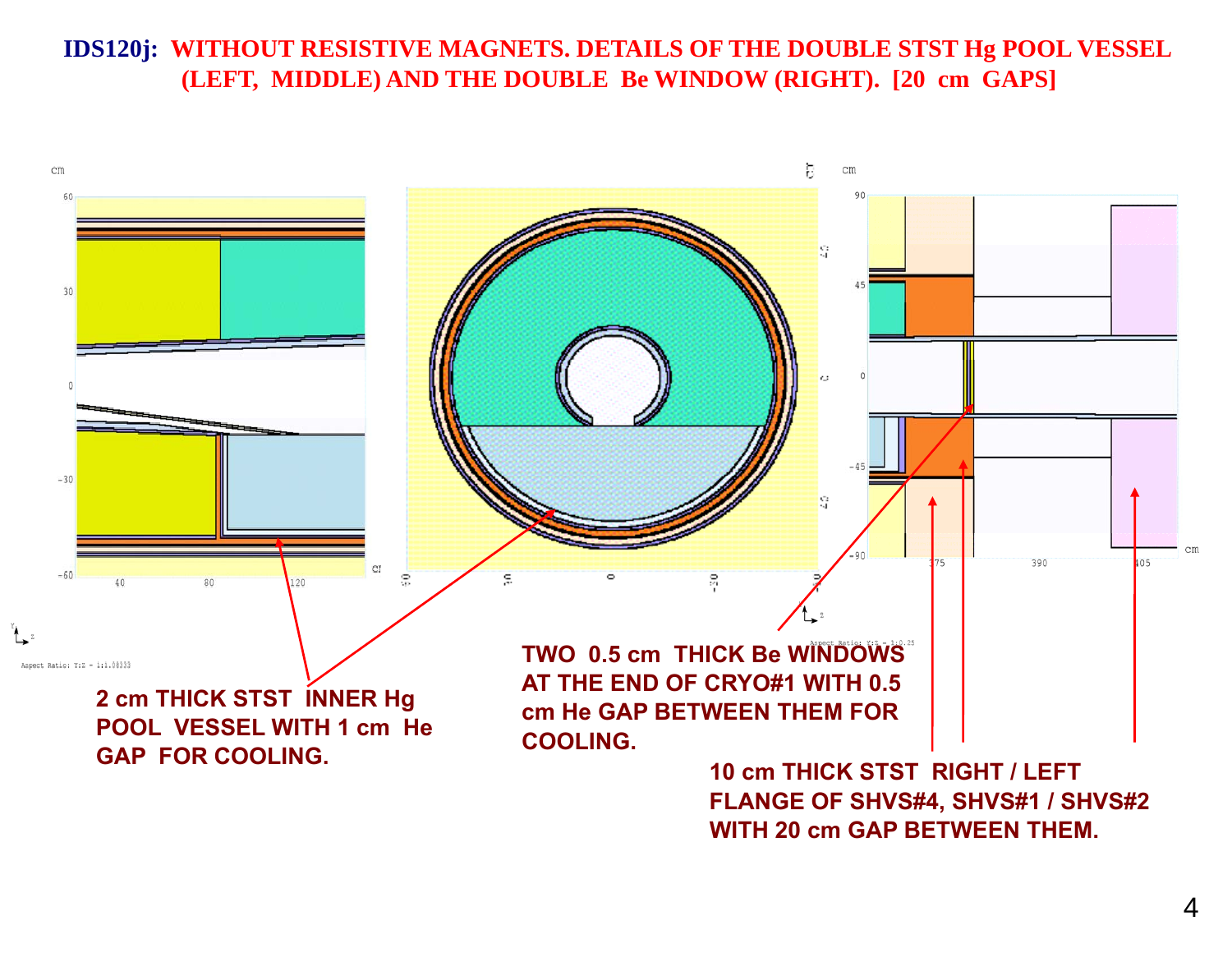## **IDS120j: DETAILS OF THE DOUBLE WALL Hg POOL VESSEL ENVISIONED BY VAN GRAVE. ( PLOTS ARE FROM VAN GRAVE'S 6/12/2012 PRESENTATION )**



**He GAS WILL BE FLOWING BETWEEN THE TWO WALLS FOR COOLING. VESSEL FILLED WITH He COTHE BEAM PIPE IN THAT AREA WILL BE PART OF THE POOL VESSEL W BEADS FOR SCs SHIELDING. REMOVING THE HEAT LOAD WILL BE A CHALLENGING TASK.SEGMENTATION ANALYSIS WILL BE PERFORMED TO DETERMINE THE AZIMUTHAL DPD DISTRIBUTION.**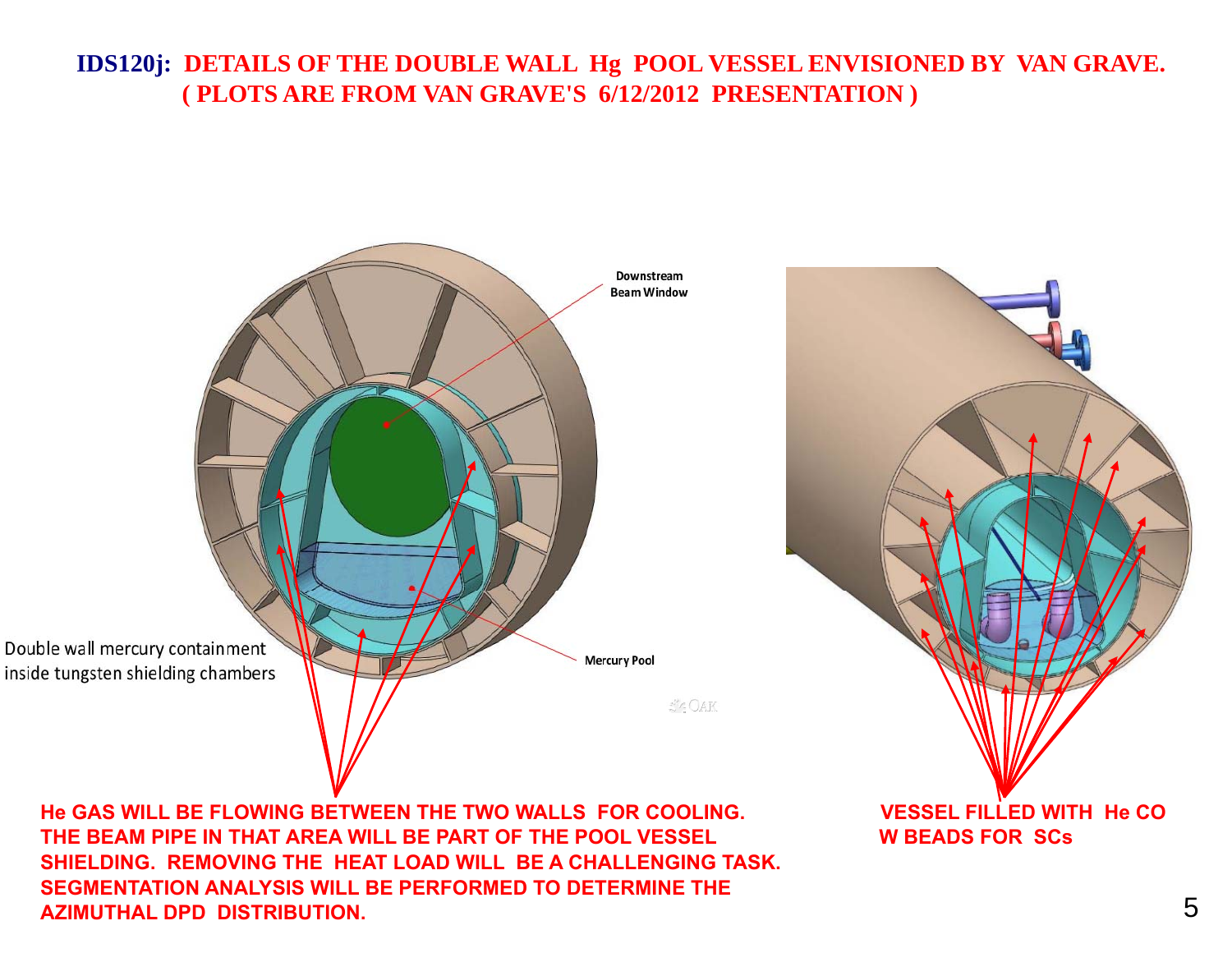### **IDS120j: FOR THE PION AND MUON DISTRIBUTION STUDIES WITHIN THE TAPER REGION ONLY THE SCs ARE PRESENT IN MARS SIMULATIONS.**

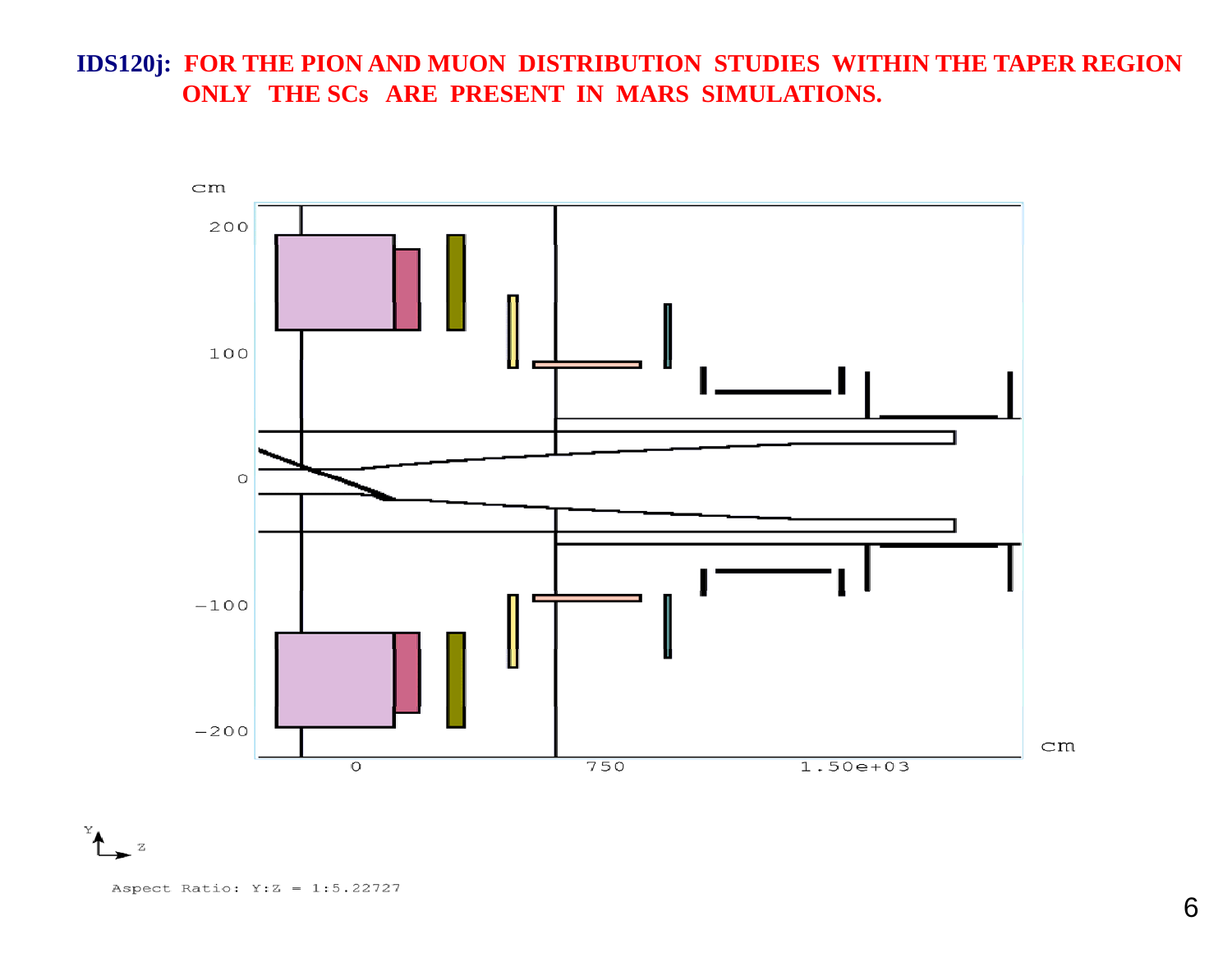#### **POSITIVE PIONS x, y AND r DEVIATIONS AS FUNCTIONS OF AXIAL DISTANCE.**





**x AND y SPREADING HAVE ONLY A SMALL DIFERENCE. FROM THE RADIAL SPREADING WITHIN THE FIRST 10 m OR SO IT APPEARS A PORTION OF THE PARTICLES COULD BE**  LOST IN THE BEAM PIPE AND SHIELDING MATERIAL. THE RADIAL SPREADING HAS **REACH ITS LIMIT VALUE OF ~ 11 cm AT z ~ 10 cm. [ GAUSSIAN DISTRIBUTION ? ]**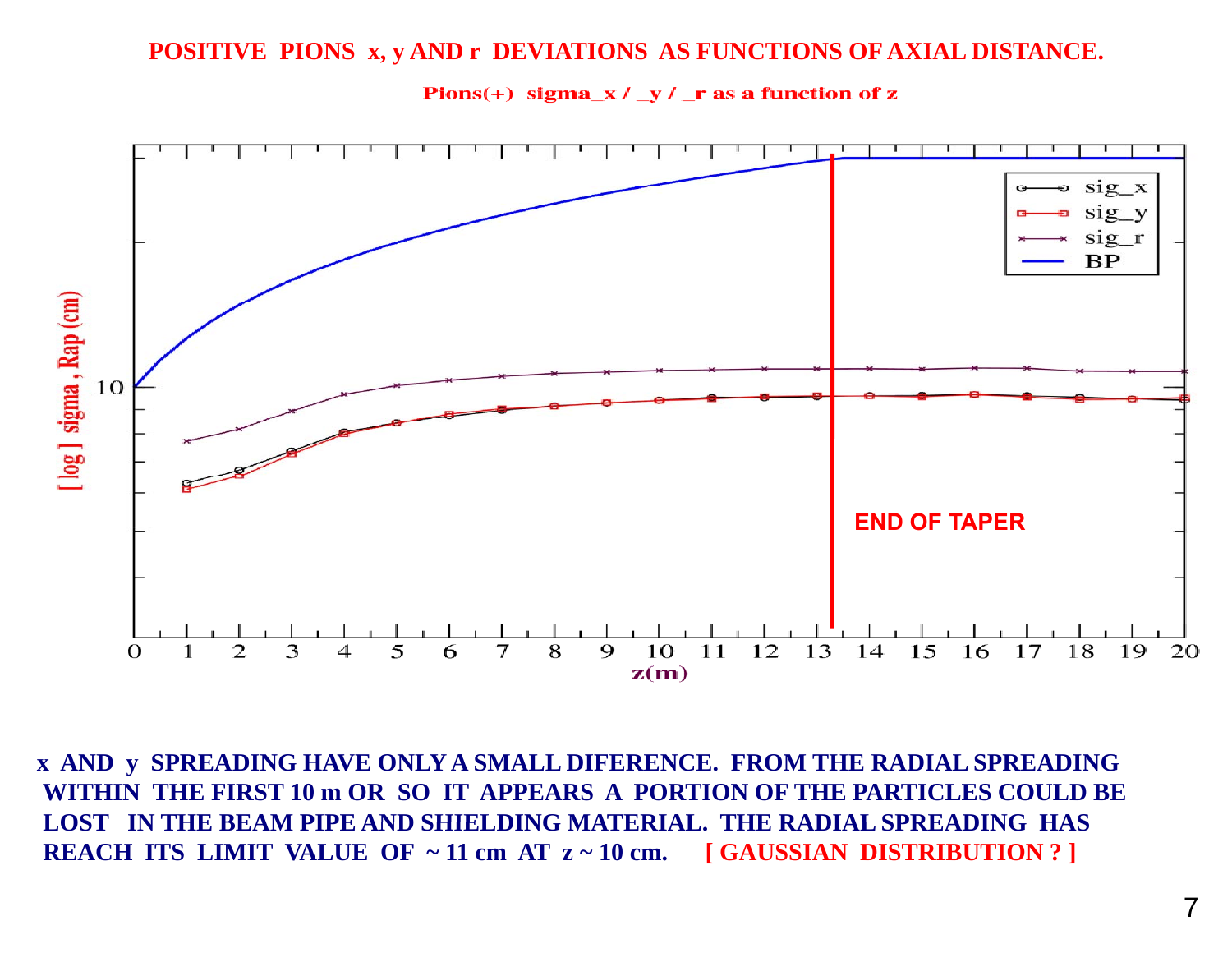#### **NEGATIVE PIONS x, y AND r DEVIATIONS AS FUNCTIONS OF AXIAL DISTANCE.**



Pions(-) sigma\_x / \_y / \_r as a function of z

**SAME CONCLUSIONS CAN BE DRAWN FROM ABOVE PLOT FOR NEGATIVE PIONS TOO.**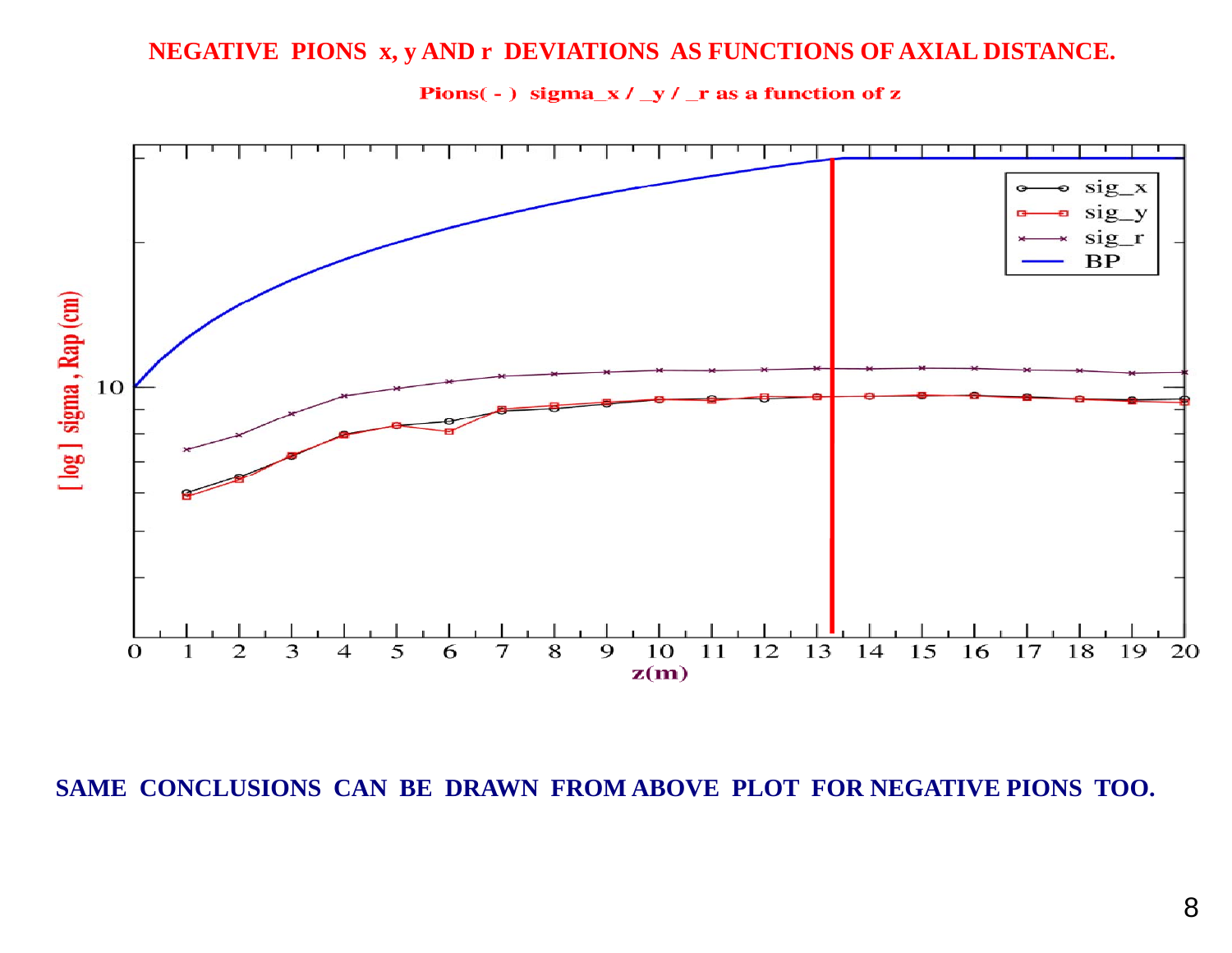#### **POSITIVE MUONS x, y AND r DEVIATIONS AS FUNCTIONS OF AXIAL DISTANCE.**





**x AND y SPREADING IS MORE ASYMETRIC THAN THAT OF PIONS . RADIAL SPREADING LIMIT IS ~ 9 cm AND THERE IS A COUPLE OF METERS REGION (7-9 m) WHERE A RELATIVELY SIGNIFICANT NUMBER OF MUONS COULD BE LOST IN THE SHIELDING.**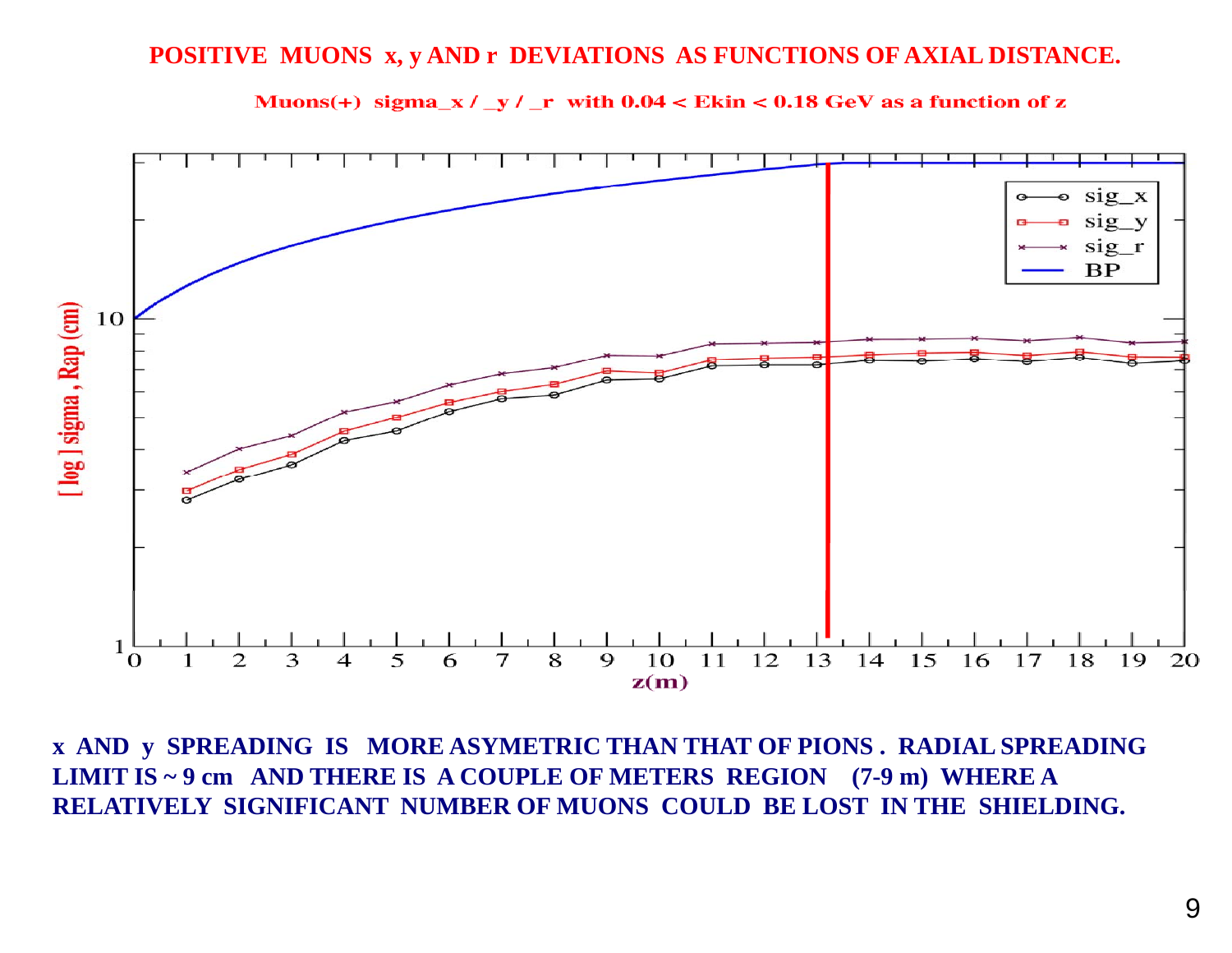# **NEGATIVE MUONS x, y AND r DEVIATIONS AS FUNCTIONS OF AXIAL DISTANCE.**





**SAME OBSERVATIONS FOR NEGATIVE MUONS.**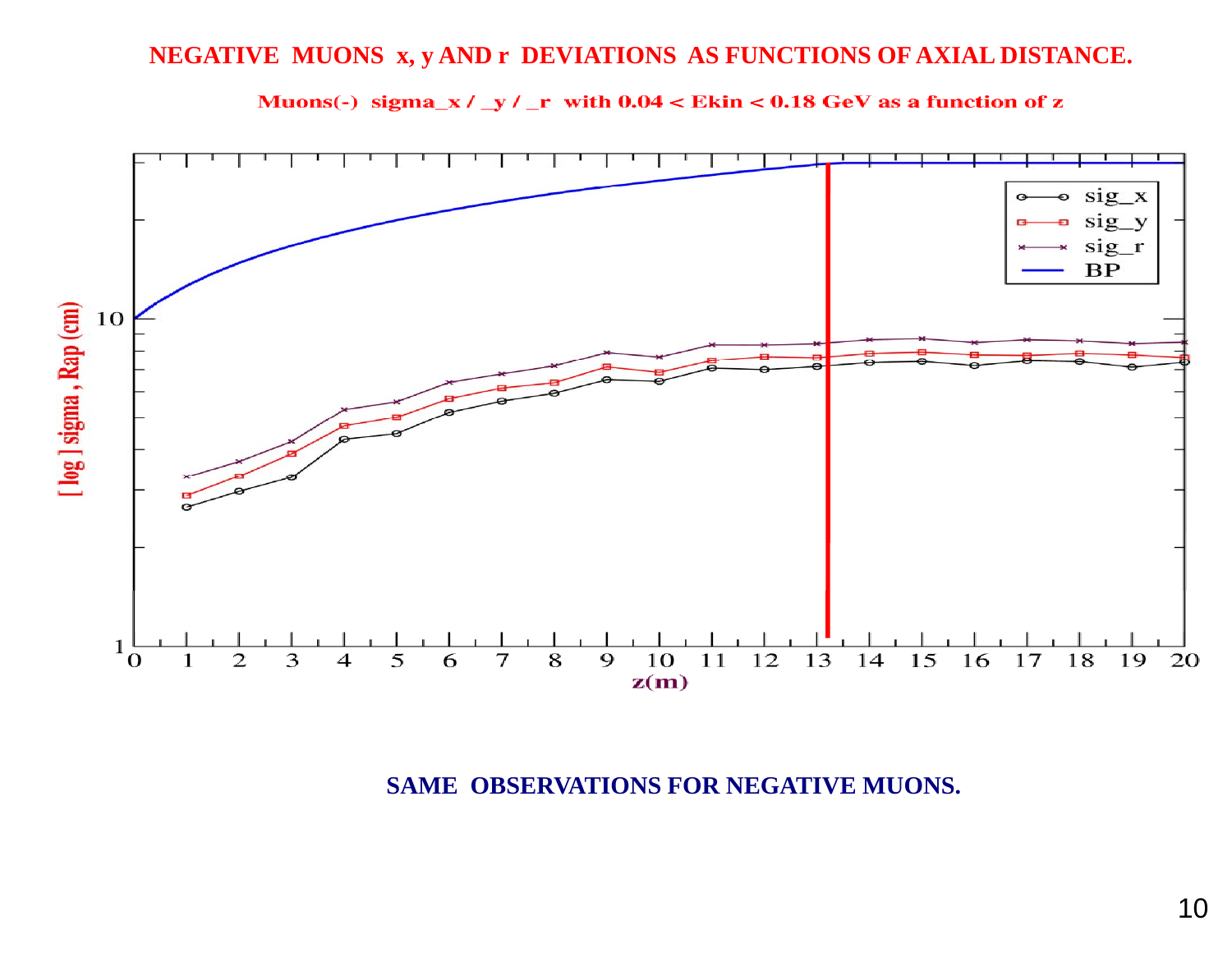#### **PIONS AND MUONS RADIAL SPREADING COMPARISON.**





**MUONS RADIAL SPREADING HAS A FASTER INCREASE WITHIN FIRST FEW METERS SINCE MORE AND MORE PIONS DECAY TO MUONS INCREASING THEIR NUMBER AND THEIR SPREADING SPREADING.**